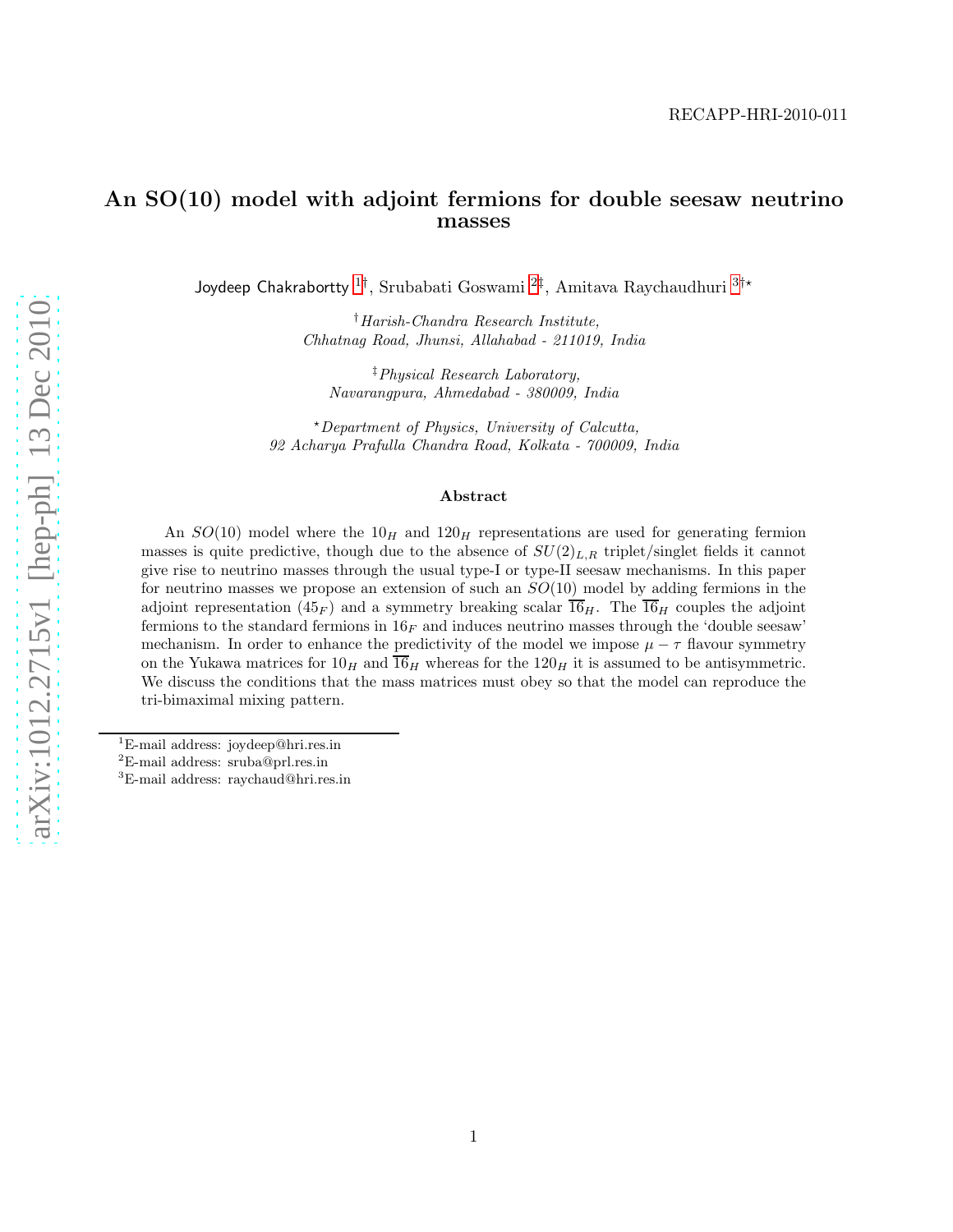## I Introduction

A number of experiments with solar, atmospheric, reactor and accelerator neutrinos have now unambiguously established that these elusive particles are massive. In addition, the data imply one small and two large mixing angles in complete contrast with the quark sector where all three mixing angles are small. In Table [1](#page-2-0) we present the best-fit values and  $3\sigma$  ranges of neutrino oscillation parameters as obtained from the global oscillation analysis [\[1\]](#page-11-0). These values are close to the so called tri-bimaximal mixing pattern [\[2\]](#page-11-1) which implies  $\sin^2 \theta_{12} = 1/3$ ,  $\sin^2 \theta_{23} = 1/2$  and  $\sin^2 \theta_{13} = 0$ .

Since in the Standard Model (SM) neutrinos are massless this compels one to transcend beyond the realms of the SM. There are also several theoretical motivations for going beyond the SM, one of which is that the SM is a product of three gauge groups and so involves three independent couplings. A Grand Unified Theory (GUT), which is a theory of strong and electroweak interactions based on a single gauge group [\[3\]](#page-11-2), aims to unify the three forces with a single coupling constant [\[4\]](#page-11-3). It also unifies the matter fields by placing the quarks and leptons in the same irreducible representation of the underlying gauge group [\[5\]](#page-11-4). Since GUTs aim to unify quarks and leptons it is a challenge to reconcile the large mixings in the lepton sector with the small mixings in the quark sector. The issue of fermion masses and mixing in the context of GUTs has received much attention from this perspective.

Several GUT models based on gauge symmetries such as  $SU(5)$ ,  $SO(10)$ , and  $E(6)$  have been proposed and studied extensively. The minimal GUT group which has the same rank as  $\mathcal{G}_{SM} \equiv SU(3) \otimes$  $SU(2)_L \otimes U(1)_Y$  is  $SU(5)$  [\[3\]](#page-11-2).  $SU(5)$  requires two different representations  $(5+10)$  to accommodate all the fermions of one generation. Moreover the minimal model does not achieve gauge coupling unification neither does it allow a neutrino mass. On the other hand,  $SO(10)$  GUT has the feature of unifying all quarks and leptons within its 16-dimensional spinor representation [\[6\]](#page-11-5). This accounts for the 15 SM fermions and a right-handed neutrino and allows a natural implementation of the seesaw mechanism [\[7\]](#page-11-6). It has been shown in a number of papers that renormalizable  $SO(10)$  – with and without supersymmetry  $(SUSY)$  – is quite predictive and powerful in constraining fermion mass patterns because of the underlying  $SU(4)_c$  symmetry which relates the quark and lepton Yukawa couplings. In  $SO(10)$ ,  $16 \otimes 16 = 10 \oplus 120 \oplus 126$  and so Higgs fields giving mass to the  $16<sub>F</sub>$  can reside in the  $10<sub>H</sub>$ ,  $120<sub>H</sub>$  and  $126<sub>H</sub>$  representations. Obtaining correct masses for the quarks and the charged leptons requires at least two Higgs multiplets. It has been noted, for example in [\[8\]](#page-11-7), that any one of the combinations  $(10_H, 120_H)$ ,  $(10_H, \overline{126}_H)$ , or  $(120_H, \overline{126}_H)$  can, in principle, be utilized. Among these the model with  $10<sub>H</sub>$  and  $\overline{126}_H$  has been extensively considered as the most successful candidate for the minimal  $SO(10)$  GUT [\[9\]](#page-11-8).  $\overline{126}_H$  contains colour singlet submultiplets which transform as a triplet under  $SU(2)_L$  and a singlet under  $SU(2)_R$  or *vice versa*; these are the cornerstones of the seesaw mechanism [\[7\]](#page-11-6). Both type-I (mediated through singlets [\[7\]](#page-11-6)) and type-II (mediated through scalar triplets [\[10\]](#page-11-9)) seesaw have been examined for both supersymmetric [\[11\]](#page-11-10) and non-supersymmetric [\[12\]](#page-12-0) cases. The  $126<sub>H</sub>$  relates the Majorana mass of the neutrinos to the Dirac mass as well as other charged fermion masses making the model predictive. It is also possible and in some cases advantageous to include all the three Higgs representations [\[13,](#page-12-1) [14\]](#page-12-2). The model with  $10<sub>H</sub> + 120<sub>H</sub>$  [\[15,](#page-12-3) [16\]](#page-12-4), on the other hand, does not have the requisite scalars to lead to neutrino masses through the seesaw mechanism. Here, neutrino mass can be obtained at two loop through the radiative seesaw mechanism due to Witten [\[17\]](#page-12-5) by adding  $16<sub>H</sub> + 16<sub>H</sub>$  multiplets. This model has been studied in [\[18\]](#page-12-6) and it was shown that under plausible assumptions it predicts  $b - \tau$  unification, natural occurrence of large leptonic and small quark mixing and large value for the atmospheric mixing angle. However, the radiative seesaw runs into difficulty with low-energy SUSY although it works well in the context of split SUSY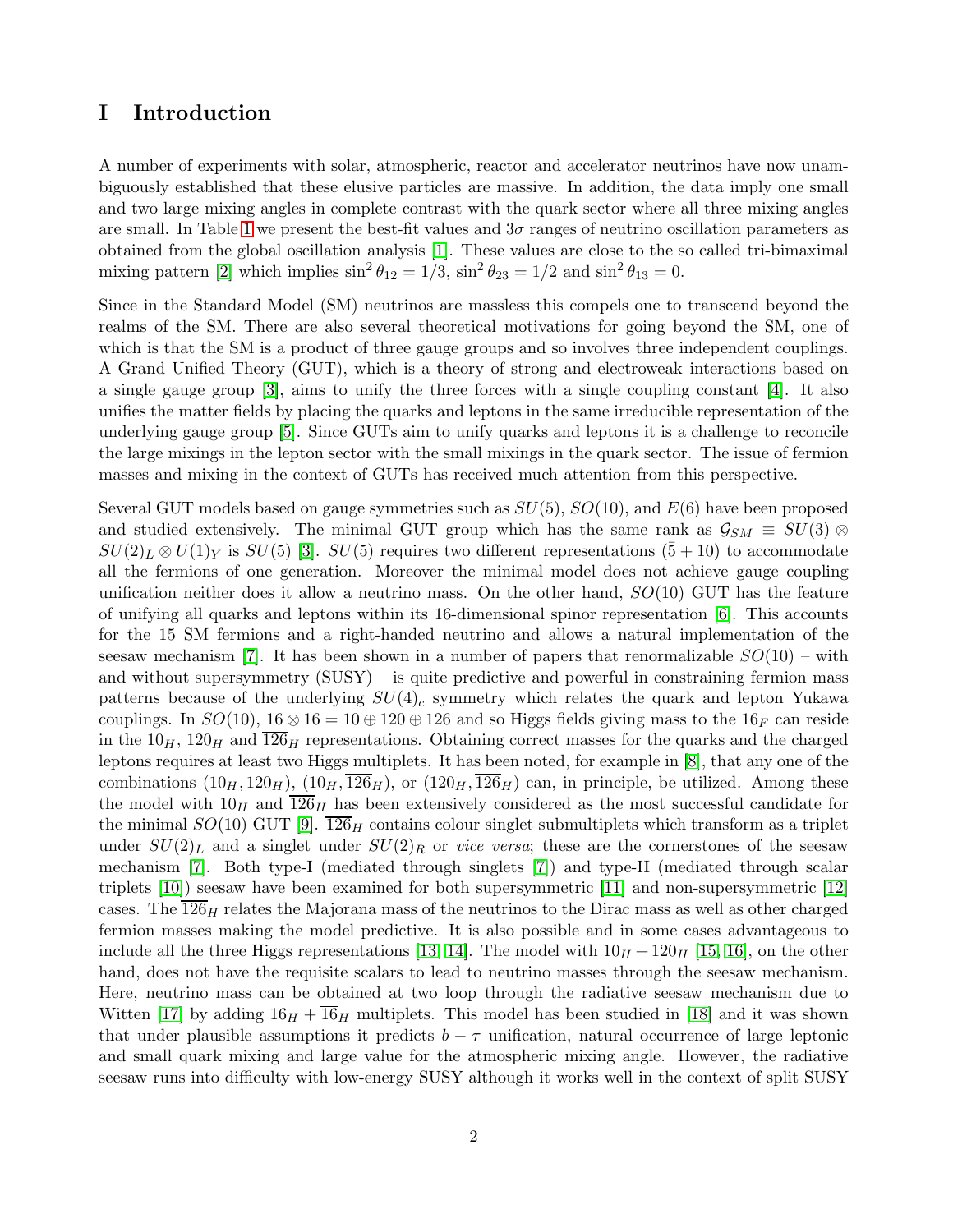|                                                         | $best$ fit | $3\sigma$ range |
|---------------------------------------------------------|------------|-----------------|
| $\Delta m_{21}^2$ [10 <sup>-5</sup> eV <sup>2</sup> ]   | 7.59       | $7.03 - 8.27$   |
| $ \Delta m^2_{31} $ [10 <sup>-3</sup> eV <sup>2</sup> ] | 2.40       | $2.07 - 2.75$   |
| $\sin^2\theta_{12}$                                     | 0.318      | $0.27 - 0.38$   |
| $\sin^2\theta_{23}$                                     | 0.50       | $0.36 - 0.67$   |
| $\sin^2\theta_{13}$                                     | 0.013      | $\leq$ 0.053    |

<span id="page-2-0"></span>Table 1: The best-fit values and the  $3\sigma$  ranges of neutrino mass and mixing parameters as obtained from a global analysis of oscillation data [\[1\]](#page-11-0).  $\Delta m_{ij}^2 = m_i^2 - m_j^2$ .

[\[19\]](#page-12-7). Moreover, as has been shown in [\[16\]](#page-12-4) the SUSY  $SO(10)$  model containing  $10<sub>H</sub>$  and  $120<sub>H</sub>$  cannot reproduce the charged fermion masses correctly. On the other hand in non-SUSY SO(10) the two-loop neutrino mass is very small.

In this paper we consider the generation of neutrino masses in the  $10<sub>H</sub> + 120<sub>H</sub>$  model embellished with a  $\overline{16}_H$  by adding fermions belonging to the adjoint representation (45<sub>F</sub>) of  $SO(10)$ . Such fermions couple to the usual sixteen-plet of quarks and leptons *via* the  $\overline{16}_H$  and can give rise to neutrino masses through the 'double seesaw' mechanism. In models with  $10<sub>H</sub> + 120<sub>H</sub>$  this can serve as an alternative option for generating small neutrino masses<sup>[1](#page-2-1)</sup>. Fermions in the triplet adjoint representation of  $SU(2)_L$  are also considered in the so called type-III [\[21\]](#page-12-8) seesaw mechanism. Such models have become quite popular in the context of  $SU(5)$  GUTs [\[22\]](#page-12-9).  $SU(2)_L$  triplet fermions fit naturally into the 24-dimensional representation of  $SU(5)$  and can cure two main problems of these theories, *viz.* generation of neutrino masses and unification of gauge couplings. The latter requires the mass of the fermionic triplets to be  $\sim \mathcal{O}(1 \text{ TeV})$  making the model testable at the LHC [\[23\]](#page-12-10). Presence of adjoint fermions in the context of left-right symmetric models has been considered in [\[24\]](#page-12-11) and generation of neutrino masses and possible collider signatures were discussed. From this point of view our model can also be considered as a generalization of type-III seesaw for  $SO(10)$ . However as in LR symmetric models the mechanism of mass generation here is actually the 'double seesaw' mechanism.

We discuss the conditions which the Yukawa coupling matrices should satisfy for the model to have predictive power. This requires ascribing some additional flavour symmetry to the model which we choose to be the generalized  $\mu - \tau$  symmetry that has been considered widely for explaining the neutrino mixing angles [\[25\]](#page-12-12). It predicts  $\theta_{23}$  to be  $\pi/4$  which is the best-fit value of this angle from global fits. In addition it implies  $\theta_{13} = 0$  which is also consistent with the data. Small deviation from these exact values may be generated by breaking the  $\mu - \tau$  symmetry by a small amount. Combining  $\mu - \tau$  flavour symmetry with GUTs has been considered in the case of  $SU(5)$  in [\[26\]](#page-12-13) and also for SO(10) [\[14\]](#page-12-2). Here we impose  $\mu - \tau$  symmetry on the Yukawa matrix for the 10 $_H$  and  $\overline{16}_H$  whereas the one for  $120<sub>H</sub>$  is taken to be antisymmetric. We also impose a parity symmetry leading to Hermitian Yukawa matrices. Thus we consider the model  $SO(10) \otimes Z_2^{(\mu-\tau)} \otimes Z_2^{\mathcal{P}}$  [\[14\]](#page-12-2). Imposition of these two symmetries help in reducing the number of unknown parameters in the Yukawa sector. In addition, we make an ansatz relating the effective  $\nu_R$  mass matrix arising due to the inclusion of adjoint fermions with the Yukawa matrix for  $10<sub>H</sub>$ . As a result the light neutrino mass matrix after seesaw mechanism obtains a simple form and can be written as a sum of two contributions. It turns out that with the above choice the neutrino mass matrix is  $\mu - \tau$  symmetric so that one immediately gets  $\theta_{13} = 0$  and  $\theta_{23} = \pi/4$ . It is straight-forward to get the prediction for the neutrino masses and  $\theta_{12}$  and obtain the

<span id="page-2-1"></span><sup>&</sup>lt;sup>1</sup>It is also possible to get a double seesaw type mass matrix using singlet fields  $[20]$ .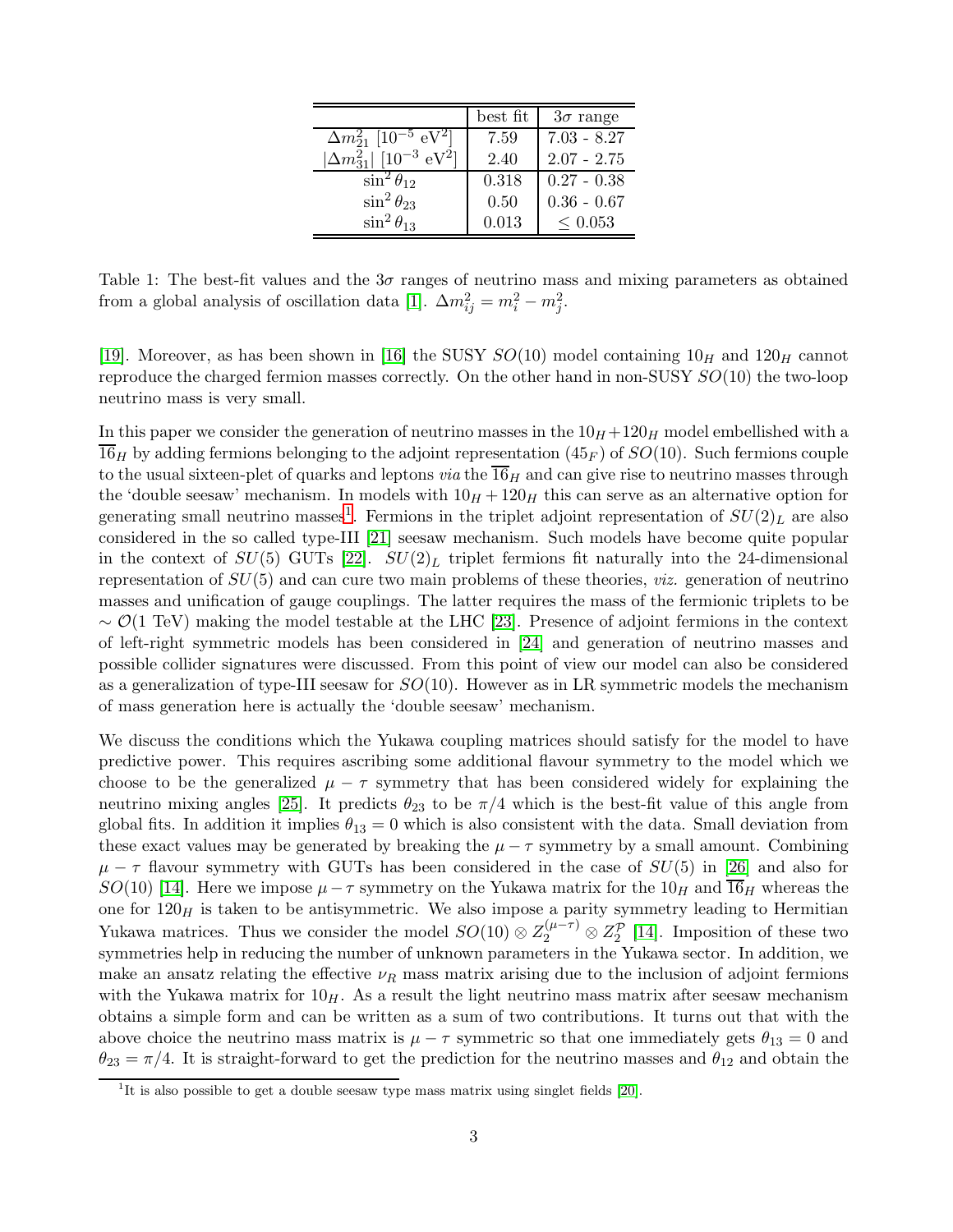conditions on the parameters such that tri-bimaximal mixing is obtained. We also present the limiting values when one of the two contributions dominates. With the above set of assumptions one can get masses and mixing angles consistent with those presented in Table [1.](#page-2-0)

The plan of the paper is as follows. In the next section we discuss the model. In section III we compute the evolution of the gauge couplings in the context of this model and obtain the range of the intermediate as well as unification scales. In section IV we discuss the neutrino mass matrix. Finally in section V we impose  $\mu - \tau$  symmetry and obtain predictions for neutrino masses and mixing angles. We end with the conclusions.

## II The Model

We explore an  $SO(10)$  model where the three fermion families acquire mass through the  $10<sub>H</sub>$  and/or  $120<sub>H</sub>$ . The model also includes additional fermion multiplets in the  $SO(10)$  adjoint representation,  $45_F$ , and a  $\overline{16}_H$ .

In this model the Yukawa terms for the fermions can be expressed as:

$$
\mathcal{L} = Y_{10} 16_F 16_F 10_H + Y_{120} 16_F 16_F 120_H. \tag{1}
$$

In general,  $Y_{10}$  is a complex symmetric matrix while  $Y_{120}$  is complex antisymmetric. When the  $10<sub>H</sub>$ and  $120<sub>H</sub>$  scalars obtain their vacuum expectation values (vevs) quarks and leptons obtain masses which can be represented as:

<span id="page-3-0"></span>
$$
m_d = M_0 + iM_2, \quad m_u = c_0M_0 + ic_2M_2,
$$
  
\n
$$
m_l = M_0 + ic_3M_2, \quad m_D = c_0M_0 + ic_4M_2.
$$
\n(2)

Above,  $m_d$  ( $m_u$ ) denotes the mass matrix for the *d*-type (*u*-type) quarks,  $m_l$  is the charged lepton mass matrix, whereas  $m_D$  is the Dirac mass matrix of the neutrinos. The matrices  $M_0$  and  $M_2$  are proportional to  $Y_{10}$  and  $Y_{120}$  respectively.

$$
M_0 = M_0^T, \quad M_2 = -M_2^T. \tag{3}
$$

 $c_0, c_2, c_3$ , and  $c_4$  are constants fixed by Clebsch-Gordan (CG) coefficients and vev ratios which are taken to be real. We impose a generalized parity symmetry and make appropriate choices of the vevs [\[27\]](#page-12-15) which make  $M_0$  and  $M_2$  real thereby reducing the number of free parameters and ensuring the hermiticity of the mass matrices in eq.  $(2)$ .

For neutrinos the above implies the presence of only the Dirac mass term which cannot reproduce the correct neutrino mass pattern [\[18\]](#page-12-6). Since the  $\overline{126}_H$  field is not present the type-I and type-II seesaw mass terms are absent in this model. One can of course generate the neutrino mass through the Witten mechanism of radiative seesaw [\[17\]](#page-12-5) but then for non-SUSY  $SO(10)$  such contributions are too small [\[18\]](#page-12-6).

In this work we propose a new mechanism to generate a neutrino mass in a non-SUSY  $SO(10)$  with  $10<sub>H</sub>$ and  $120<sub>H</sub>$ . We introduce additional matter multiplets  $(45<sub>F</sub>)$  which belong to the adjoint representation of  $SO(10)$ . Note that this is similar to the so called type-III seesaw mechanism where one adds additional matter fields in the adjoint representation. However, as we will see, the neutrino mass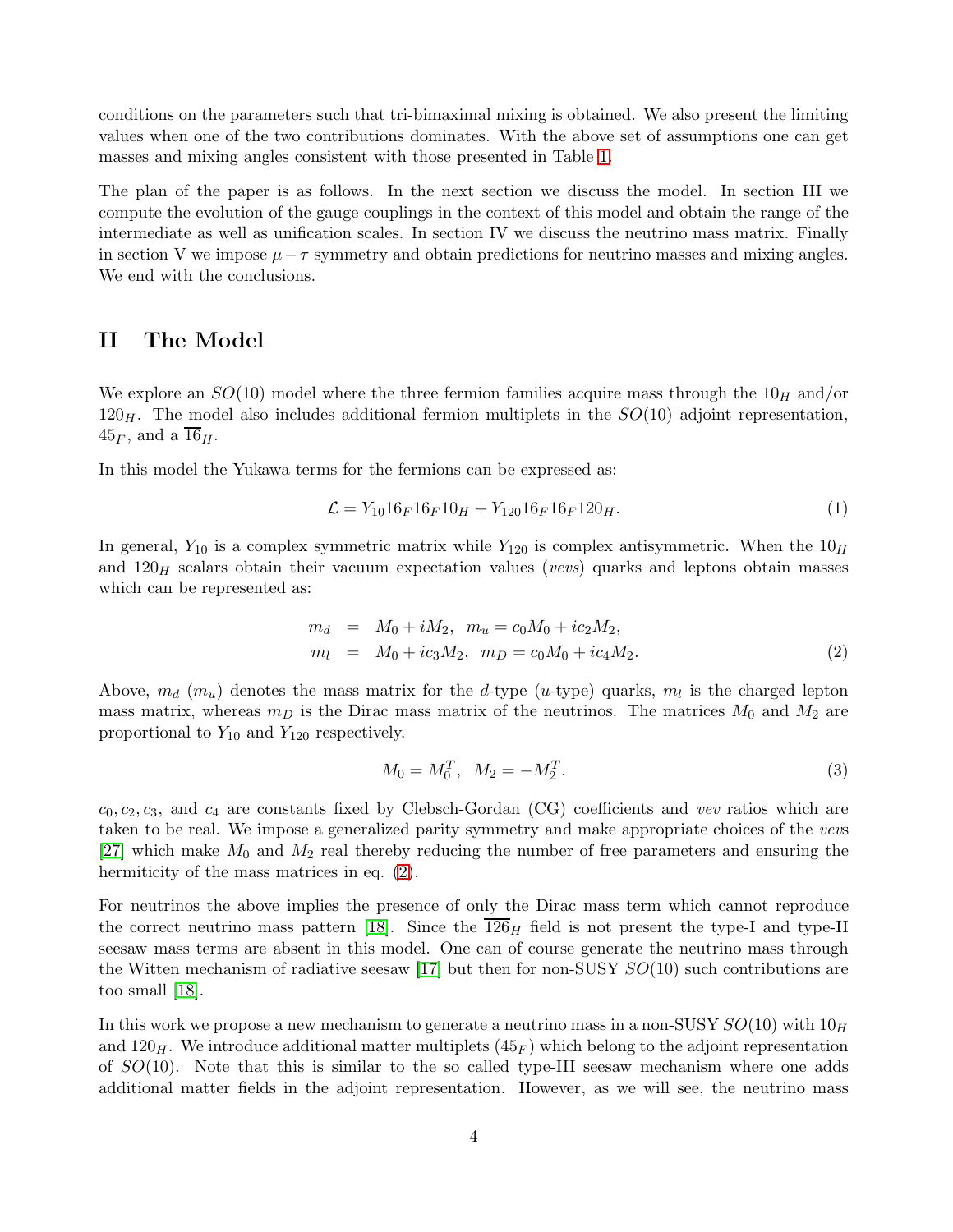is generated here through the 'double seesaw' mechanism.  $SO(10)$  breaks to the SM through two intermediate steps:

<span id="page-4-1"></span>
$$
SO(10) \stackrel{M_X}{\longrightarrow} SU(4)_c \otimes SU(2)_L \otimes SU(2)_R \stackrel{M_C}{\longrightarrow} SU(3)_c \otimes SU(2)_L \otimes U(1)_R \otimes U(1)_{(B-L)} \stackrel{M_R}{\longrightarrow} \mathcal{G}_{SM}.
$$
 (4)

The Pati-Salam  $(\mathcal{G}_{422} \equiv SU(4)_c \otimes SU(2)_L \otimes SU(2)_R)$  decomposition gives:

$$
45 = (\Sigma_{3L}, \Sigma_{3R}, \Sigma_{4C}, \Sigma_{LRC}) = (1, 3, 1) \oplus (1, 1, 3) \oplus (15, 1, 1) \oplus (6, 2, 2). \tag{5}
$$

It is useful to note the  $SU(3)_c \otimes SU(2)_L \otimes U(1)_R \otimes U(1)_{B-L}$  decompositions

$$
(15, 1, 1) \equiv (1, 1, 0, 0) + (3, 1, 0, -4/3) + (\overline{3}, 1, 0, 4/3) + (8, 1, 0, 0),
$$
  
\n
$$
(4, 1, 2) \equiv (1, 1, \pm \frac{1}{2}, 1) + (3, 1, \pm \frac{1}{2}, -1/3).
$$
 (6)

The colour,  $U(1)_R$ , and  $U(1)_{(B-L)}$  singlet members of  $\Sigma_{3R}$  and  $\Sigma_{4c}$  couple to  $\nu_R$  when  $\overline{16}_H$  gets a vev along  $(1, 1, -\frac{1}{2})$  $\frac{1}{2}$ , 1) ⊂(4,1,2) that breaks  $U(1)_R \otimes U(1)_{B-L}$ . The relevant Yukawa coupling is:

$$
Y_{16}16_F45_F\overline{16}_H \supset Y_{16} \left[ a_1(1,1,\frac{1}{2},-1)_F(1,1,0,0)_{F}^{\Sigma_{3R}} + a_2(1,1,\frac{1}{2},-1)_F(1,1,0,0)_{F}^{\Sigma_{4c}} \right] (1,1,-\frac{1}{2},1)_H.
$$
\n
$$
(7)
$$

 $a_{1,2}$  are CG coefficients. The vev  $v_R \equiv \lt (1, 1, -\frac{1}{2})$  $(\frac{1}{2}, 1)_H >$  sets the scale  $M_R$ .

The masses of the adjoint matter fields are generated from

<span id="page-4-0"></span>
$$
M Tr(45_F^2) + \lambda Tr(45_F^2 210_H). \tag{8}
$$

Once 210<sub>H</sub> acquires a vev along the (1,1,1) direction,  $SO(10)$  is broken to  $SU(4)_c \otimes SU(2)_L \otimes SU(2)_R$ . In the mass term  $M_N$  of  $(1, 1, 0, 0)_F \subset (15, 1, 1)_F$  and  $M_{\Sigma_{3R}}$  of  $(1, 1, 0, 0)_F \subset (1, 1, 3)_F$ , an extra contribution (from the second term of eq. [\(8\)](#page-4-0)) is added, *i.e.*,  $M_{\Sigma_{3R}} = M_N = M + \lambda < (1, 1, 0, 0)_H >$ . There is no symmetry that protects the masses of these adjoint fermions. So naturally these are very heavy ( $\sim M_X$ ).

### III Constraints from gauge coupling unification

In this section, we discuss the Renormalization Group (RG) evolution of the gauge couplings at the one-loop level, check for the scale of unification and determine the possible intermediate scales. The symmetry breaks in two stages following the steps given in [\(4\)](#page-4-1). The contributions in the RG running from scalars at the different scales are included according to the 'extended survival hypothesis'<sup>[2](#page-4-2)</sup> (ESH) [\[28\]](#page-12-16) which amounts to minimal fine tuning of the parameters of the potential. Our model contains extra adjoint fermions. But these fermions are very heavy  $\sim \mathcal{O}(M_X)$ , so they do not contribute in the renormalization group evolution of the gauge couplings.

When the  $SO(10)$  symmetry is broken to the Pati-Salam group [\[5\]](#page-11-4)  $\mathcal{G}_{422}$  by a  $210<sub>H</sub>$  multiplet through the vev in the  $\langle (1,1,1) \rangle$  direction, D-parity<sup>[3](#page-4-3)</sup> [\[29\]](#page-12-17) is spontaneously broken at this scale  $(M_C)$ .

<sup>2</sup>Only those scalars are light which take part in the symmetry breaking.

<span id="page-4-3"></span><span id="page-4-2"></span><sup>&</sup>lt;sup>3</sup>D-parity is a symmetry that connects the  $SU(2)<sub>L</sub>$  and  $SU(2)<sub>R</sub>$  sectors of a multiplet.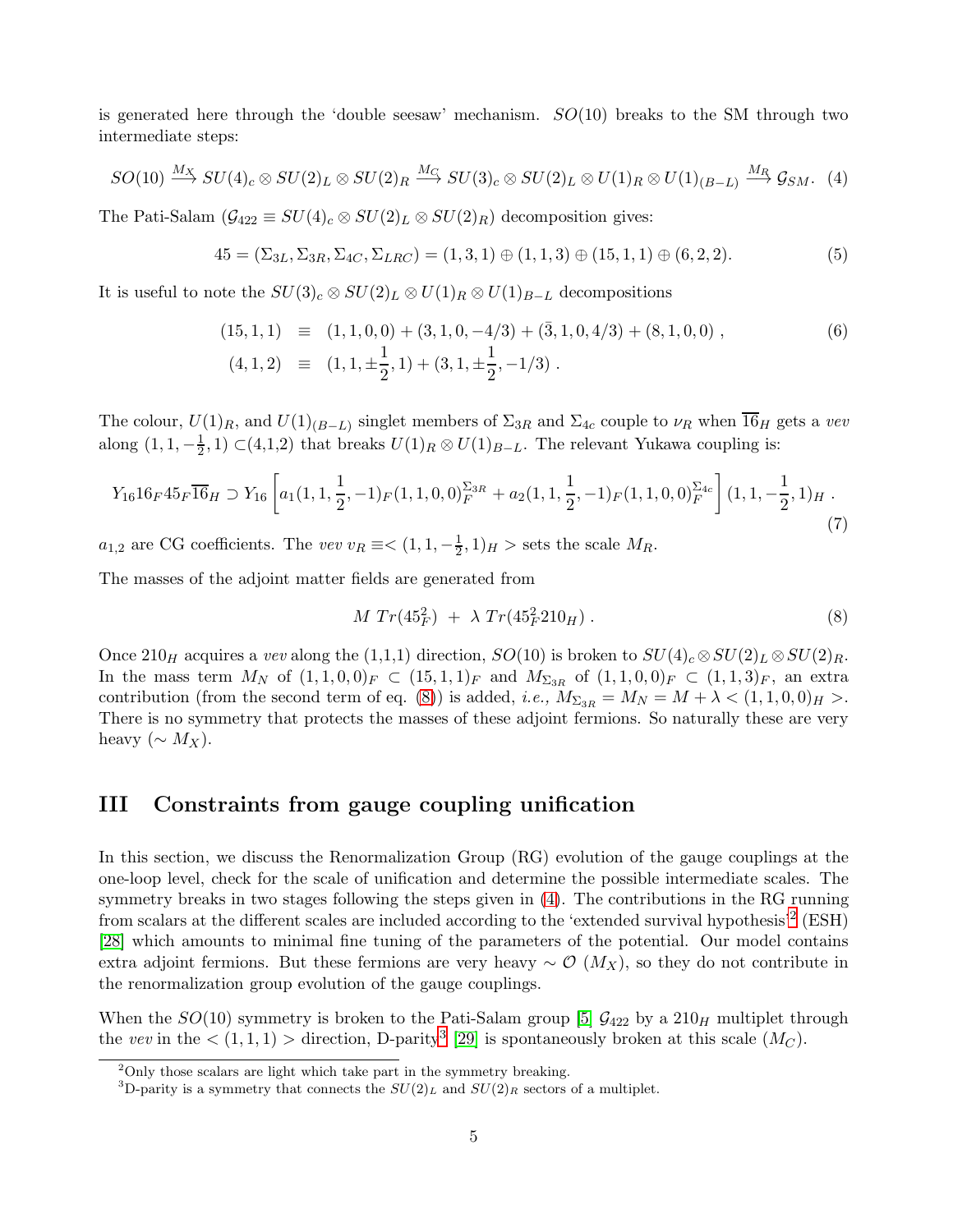| SO(10)          | Symmetry                                           | Scalars contributing to RG evolution |                            |                           |
|-----------------|----------------------------------------------------|--------------------------------------|----------------------------|---------------------------|
| representation  | breaking                                           | $M_Z \rightarrow M_R$                | $M_R \to M_C$              | $M_C \to M_X$             |
|                 |                                                    | Under $\mathcal{G}_{SM}$             | Under $\mathcal{G}_{3211}$ | Under $\mathcal{G}_{422}$ |
| 10              |                                                    |                                      |                            | (1,2,2)                   |
|                 | $\mathcal{G}_{SM} \to EM$                          | $(1,2,\pm 1)$                        | $(1,2,\pm \frac{1}{2},0)$  |                           |
| 120             |                                                    | .                                    |                            | (1,2,2), (15,2,2)         |
| $\overline{16}$ | $\mathcal{G}_{3211} \rightarrow \mathcal{G}_{SM}$  | $\cdots$                             | $(1,1,-\frac{1}{2},1)$     | (4,1,2)                   |
| 210             | $\mathcal{G}_{422} \rightarrow \mathcal{G}_{3211}$ | $\cdots$                             | $\cdots$                   | (15,1,3)                  |

Table 2: Higgs submultiplets contributing to the RG evolution as per the extended survival hypothesis when symmetry breaking of  $SO(10)$  takes place with two intermediate stages – see [\(4\)](#page-4-1).

The gauge coupling evolution is usually stated as [\[4\]](#page-11-3):

$$
\mu \frac{dg_i}{d\mu} = \beta_i(g_i, g_j), \qquad (i, j = 1, \dots, n), \tag{9}
$$

where  $n$  is the number of couplings in the theory and at one-loop order

$$
\beta_i(g_i, g_j) = (16\pi^2)^{-1} b_i g_i^3. \tag{10}
$$

There is, however, a subtlety which must be taken into account since the gauge symmetry in the energy range  $M_R$  to  $M_C$  includes two  $U(1)$  factors. According to the ESH the  $SO(10)$  multiplets are split in mass with some submultiplets having mass above and some below this range. The incomplete scalar and fermion multiplets that contribute to the RG evolution at this stage lead to a mixing between these two  $U(1)$  gauge groups. Thus even at the one-loop level one cannot treat the evolution of these  $U(1)$  couplings in separation and in a generic scenario one must include a  $(2 \times 2)$  matrix of  $U(1)$ couplings. The details of this  $U(1)$  mixing are skipped here<sup>[4](#page-5-0)</sup>. We have computed the RG-coefficients following the proposals given in [\[30\]](#page-12-18) at the one-loop level including the  $U(1)$  mixings. The  $b_i$  are the ordinary beta-coefficients and the  $b_j$  are the additional ones which arise due to the mixings stated above. Taking all this into account, the gauge couplings evolve as follows:

i) From  $M_C$  to  $M_X$ :

$$
b_{2L} = 7/3; \ b_{2R} = 13; \ b_{4c} = -1. \tag{11}
$$

ii) From  $M_R$  to  $M_C$ :

$$
b_{2L} = -3; \ b_{RR} = 53/12; \ b_{3c} = -7; \ b_{(B-L)(B-L)} = 33/8; \ \tilde{b}_{R(B-L)} = \tilde{b}_{(B-L)R} = -1/4\sqrt{6}. \tag{12}
$$

iii) From  $M_Z$  to  $M_R$ :

$$
b_{1Y} = 21/5; \ b_{2L} = -3; \ b_{3c} = -7. \tag{13}
$$

<span id="page-5-0"></span><sup>4</sup> See, for example, reference [\[30\]](#page-12-18).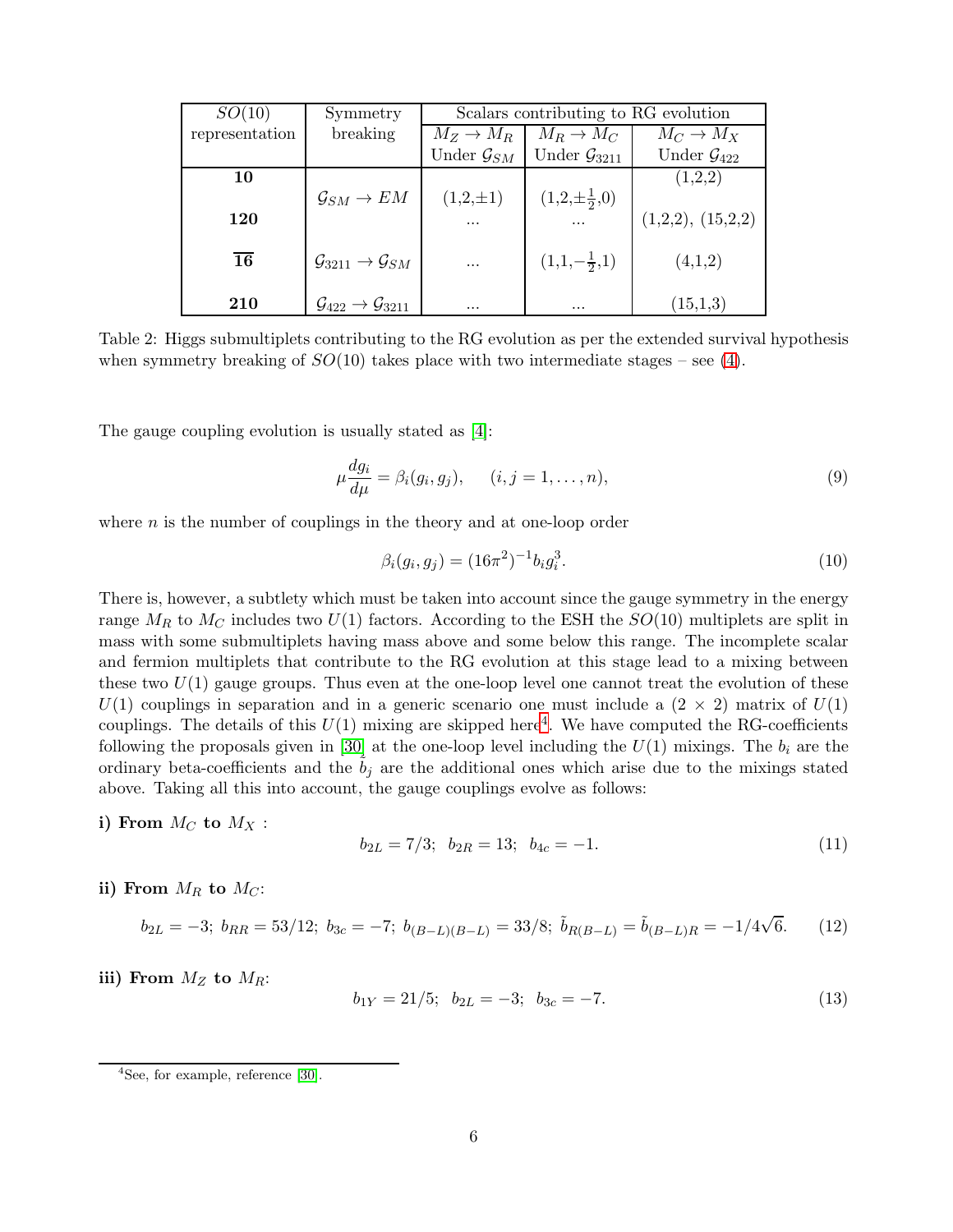

<span id="page-6-0"></span>Figure 1: The allowed ranges of the unification  $(M_X,$  pale, green) and intermediate Pati-Salam  $(M_C,$  dark, red) scales as a function of the  $U(1)_{(B-L)}$  breaking scale  $(M_R)$  for  $SO(10)$  with two intermediate scales. The inset is a zoom of the region of interest for generating neutrino masses of the right magnitude.

The mixing of the two  $U(1)$  groups adds flexibility to the model. With this, we find for every  $M_R$  a range of consistent solutions for  $M_C$  and  $M_X$  (see Fig. [1\)](#page-6-0). In the plot we have exhibited the maximum and minimum values of both  $M_C$  and  $M_X$  consistent with unification. In a Grand Unified Theory low intermediate scales are always perceived with extra interest. These low intermediate scale scenarios keep alive the hope that signals of the GUT may be identified at accessible energies. In Fig. [1,](#page-6-0) we have shown that  $M_R$  and  $M_C$  can be quite low –  $\sim 10$  TeV – which is within the reach of recent colliders, such as the LHC; this is an artifact of the inclusion of the  $U(1)$  mixings. The vev  $v_R$  of the scalar  $(1, 1, -\frac{1}{2})$  $\frac{1}{2}$ , 1) ⊂ 16, sets the scale  $M_R$ . In the next section we have shown that  $v_R$  needs to be very high ( $\sim 10^{14}$  GeV) to yield the correct neutrino mass with the Yukawa couplings  $\sim \mathcal{O}(1)$ . In the inset of Fig. [1](#page-6-0) we magnify this range of  $M_R$ . It is to be noted that this establishes that the proposed model of 'double-seesaw' mechanism is compatible with gauge coupling unification at a scale which is not in conflict with the present bound on the proton lifetime.

### IV Neutrino Mass

The neutrino mass matrix in the basis  $((\nu_L)^c, \nu_R, \Sigma_R^0, N)$  is:

<span id="page-6-1"></span>
$$
M_{\nu} = \begin{pmatrix} 0 & m_D & 0 & 0 \\ m_D^T & 0 & a_1 Y_{16} v_R & a_2 Y_{16} v_R \\ 0 & a_1 Y_{16}^T v_R & M_N & 0 \\ 0 & a_2 Y_{16}^T v_R & 0 & M_N \end{pmatrix} .
$$
 (14)

The left-handed fermionic triplets,  $\Sigma_{3L}$ , having a mass matrix identical to  $M_N$ , do not mix with other fermions since the left-handed analogue of  $v_R$  is chosen to be zero. From the mass matrix [\(14\)](#page-6-1) it is seen that the masses of the light neutrinos are obtained by integrating out the heavy triplet and singlet fermions. Thus we can have type-III and type-I seesaw mechanism in succession. The right-handed neutrino mass term is generated once the heavy triplet fermion  $\Sigma_{3R}^0$  and N are integrated out – an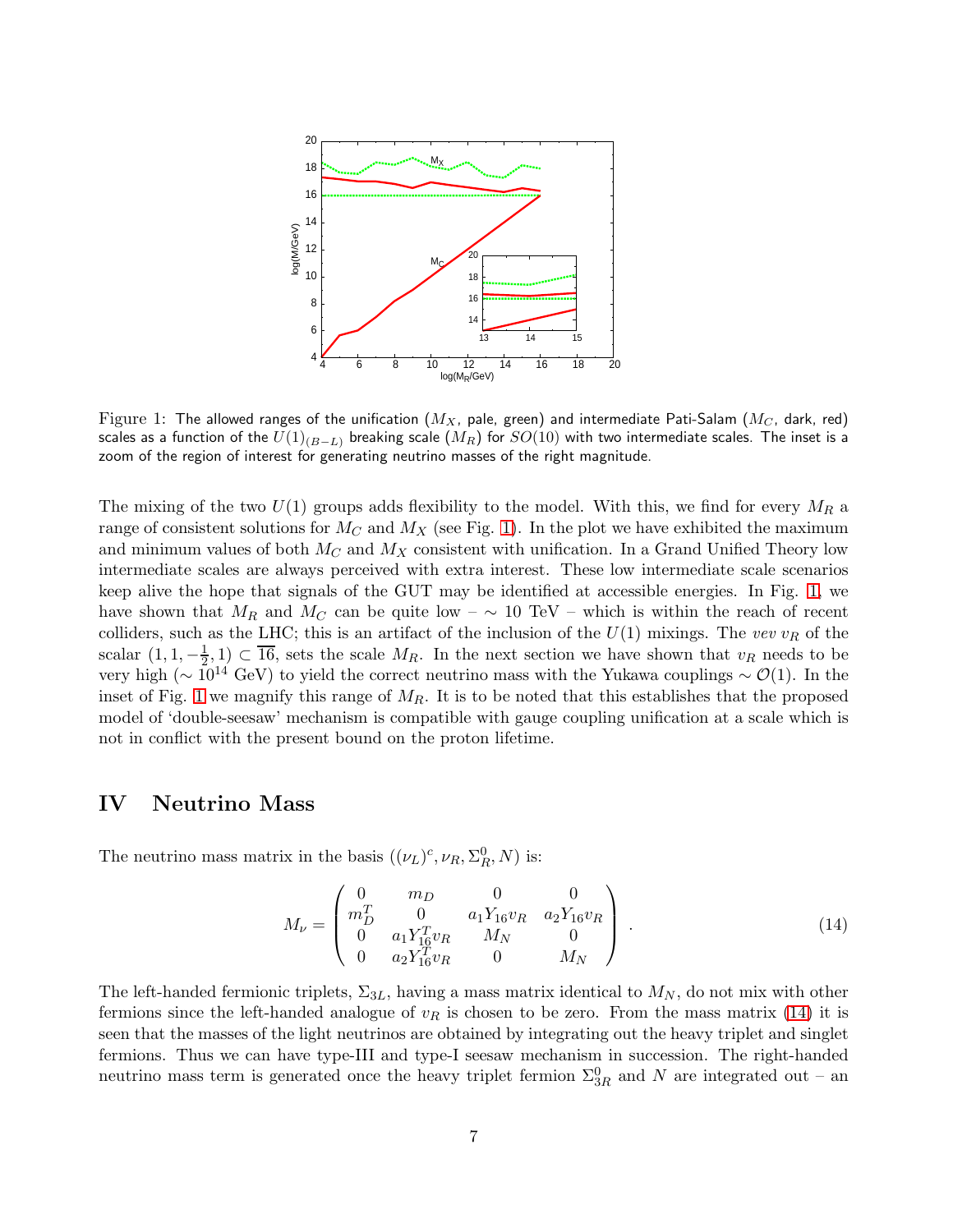effective type I + III seesaw. Assuming  $M_N \gg v_R Y_{16} \gg m_D$ , the right-handed neutrino mass matrix is:

<span id="page-7-2"></span>
$$
M_R = v_R^2 Y_{16} M_M^{-1} Y_{16}^T,\tag{15}
$$

where,

$$
M_M^{-1} = (a_1^2 + a_2^2)M_N^{-1} \t\t(16)
$$

and the light neutrino mass matrix after an effective type-I seesaw becomes:

$$
m_{\nu} = m_D M_R^{-1} m_D^T \t\t(17)
$$

Substituting for  $m_D$  from eq. [\(2\)](#page-3-0) one arrives at the general expression of  $m_{\nu}$  as

<span id="page-7-3"></span>
$$
m_{\nu} = c_0^2 M_0 M_R^{-1} M_0 - c_0 c_4 M_0 M_R^{-1} M_2 + c_4 c_0 M_2 M_R^{-1} M_0 + c_4^2 M_2 M_R^{-1} M_2 \tag{18}
$$

Typical values for the various parameters are  $v_R \sim 10^{14}$  GeV,  $M_N \sim 10^{15}$  GeV, and  $c_i \sim \mathcal{O}(1)$ ,  $Y_i \sim \mathcal{O}(1)$  which gives  $M_R \sim 10^{12}$  GeV. Then with  $m_D \sim 100$  GeV one gets  $m_\nu \sim 1$  eV.

With three neutrino generations, the model has 6 real parameters in  $M_0$  and 3 in  $M_2$ . In addition there are 5 vevs  $(c_0, c_2, c_3, c_4, v_R)$ . Besides, there are additional parameters in  $Y_{16}$  and  $M_N$ . However the low energy neutrino mass matrix is characterized by 9 parameters. Neutrino oscillation experiments have so far determined and/or bounded 5 of these. The general case is obviously not sufficiently constrained. One way to address this lacuna requires invoking some flavour symmetry. We consider this to be the  $\mu - \tau$  symmetry.

# V  $\mu - \tau$  symmetry and allowed textures

 $\mu - \tau$  symmetry has been considered widely for explaining the large atmospheric mixing angle in the neutrino sector [\[25\]](#page-12-12). In addition it gives  $\theta_{13} = 0$  which is also consistent with the current global fits<sup>[5](#page-7-0)</sup>. We impose the condition of a generalized  $\mu-\tau$  symmetry on the Yukawa matrices stemming from  $10<sub>H</sub>$ and  $\overline{16}_H$ . This implies that these matrices are invariant under the exchange of the second and third rows and columns. This reduces the number of unknown parameters in the Yukawa sector. However, this symmetry cannot be exact in the quark and lepton sector. This is accomplished by the term  $M_2$  in the fermion mass matrices which originates from the  $120<sub>H</sub>$  which is taken to be antisymmetric under the exchange of  $2 \leftrightarrow 3$  and breaks  $\mu - \tau$  symmetry spontaneously. In addition we had imposed a generalized parity symmetry [\[27\]](#page-12-15) which makes the complex matrices  $M_0$  and  $M_2$  real thereby reducing the number of free parameters. Thus the model that we consider is  $SO(10) \otimes Z_2^{\mu-\tau} \otimes Z_2^{\mathcal{P}}$  [\[14\]](#page-12-2). However it is to be mentioned that if we assume exact  $\mu - \tau$  (anti)symmetry in  $(M_2)$   $M_0$  then a generalized CP-invariance holds [\[14\]](#page-12-2) and the CKM matrix comes out as real. This can be rectified either by assuming some of the vevs to be complex or by allowing a small explicit breaking of  $\mu - \tau$  symmetry in  $M_0$ . This induces CP-violation phases in both  $U_{CKM}$  and  $U_{PMNS}$  [\[14\]](#page-12-2). We work in the basis where the charged lepton mass matrix is diagonal and the PMNS matrix is solely determined by the mixing in the neutrino sector<sup>[6](#page-7-1)</sup>.

<span id="page-7-0"></span><sup>&</sup>lt;sup>5</sup>Recent global fits have found indication for non-zero  $\theta_{13}$  although this is only a 1 $\sigma$  effect. A small non-zero value of  $\theta_{13}$  can be induced by breaking the  $\mu - \tau$  symmetry.

<span id="page-7-1"></span><sup>&</sup>lt;sup>6</sup>For the purpose of this paper we only consider the implications of this model for neutrino masses. The predictions for the charged lepton and quark masses would require a detailed fit which we do not discuss in this work.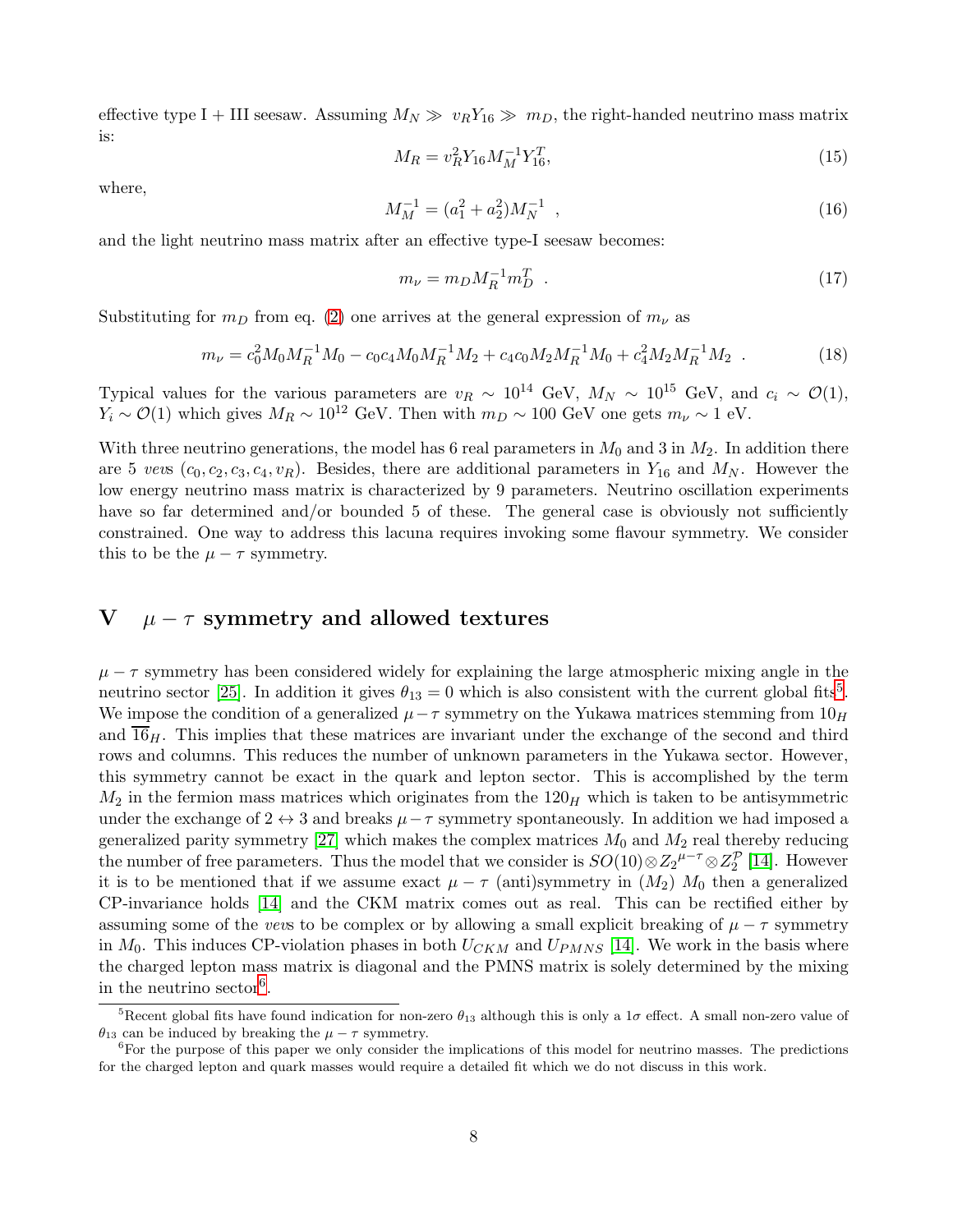The structures for  $M_0$  and  $M_2$  under the above symmetries are given by

<span id="page-8-5"></span>
$$
M_0 = \begin{pmatrix} a' & b' & b' \\ b' & c' & d' \\ b' & d' & c' \end{pmatrix}, \quad M_2 = \begin{pmatrix} 0 & x' & -x' \\ -x' & 0 & y' \\ x' & -y' & 0 \end{pmatrix} . \tag{19}
$$

We consider a model with three adjoint fermion multiplets, *i.e.*, the model consists of  $(3\nu_L + 3\nu_R +$  $3N + 3\Sigma_R$ ). Thus,  $Y_{16}$  and  $M_N$  are also  $(3 \times 3)$  matrices which we take to be  $\mu - \tau$  symmetric. It follows from eq. [\(15\)](#page-7-2) that  $M_R$  also respects this symmetry. Thus we have both  $M_0$  and  $M_R$  to be  $\mu - \tau$  symmetric. In order to make the model predictive we make the further assumption that  $M_R$ and  $M_0$  are proportional, *i.e.*,

<span id="page-8-0"></span>
$$
KM_R = M_0. \tag{20}
$$

where K is a constant.  $m_{\nu}$  in eq. [\(18\)](#page-7-3) then takes the form

<span id="page-8-1"></span>
$$
m_{\nu} = K c_0^2 M_0 + K c_4^2 M_2 M_0^{-1} M_2 = M_1 + M_1' \tag{21}
$$

The number of free real parameters in the theory are now 4 from  $M_0$ , 2 in  $M_2$ , and 4 real vevs. Because of eq. [\(20\)](#page-8-0)  $M_R$  adds just one further parameter. Thus in total we have 11 real parameters. The vev ratios  $c_2$  and  $c_3$  do not affect eq. [\(21\)](#page-8-1) and thus we have 9 parameters involved in the neutrino sector. Some of these appear only as overall scale factors.

We note that although  $M_2$  is  $\mu - \tau$  antisymmetric the product  $M_2 M_0^{-1} M_2$  possesses  $\mu - \tau$  symmetry. Thus  $m_{\nu}$  is  $\mu - \tau$  symmetric. This immediately implies  $\theta_{13} = 0$  and  $\theta_{23} = \pi/4$ . Therefore the mixing matrix in the basis where the charged lepton mass matrix is diagonal is given as,

<span id="page-8-3"></span>
$$
U_{\rm PMNS} = \begin{pmatrix} c_{12} & s_{12} & 0 \\ -s_{12}/\sqrt{2} & c_{12}/\sqrt{2} & 1/\sqrt{2} \\ -s_{12}/\sqrt{2} & c_{12}/\sqrt{2} & -1/\sqrt{2} \end{pmatrix} . \tag{22}
$$

which can be brought to the standard  $U_{\text{PMNS}}$  form by a suitable redefinition of fermion phases. We have

<span id="page-8-4"></span>
$$
m_{\nu} = U_{\text{PMNS}} M_{dia} U_{\text{PMNS}}^T,\tag{23}
$$

where  $M_{dia} = Diag(m_1, m_2, m_3)$ .  $m_1, m_2, m_3$ , the mass eigenvalues are real <sup>[7](#page-8-2)</sup>, and are given as

$$
m_1 = \frac{X - \sqrt{X^2 - 4(d - c)Y}}{2(d - c)}, \quad m_2 = \frac{X + \sqrt{X^2 - 4(d - c)Y}}{2(d - c)}, \quad m_3 = \frac{Y}{2b^2 - ac - ad}.
$$
 (24)

Here

$$
X = -ac - c2 + ad + d2 + 2x2 + y2;\nY = 2b2c - ac2 - 2b2d + ad2 + 2cx2 + 2dx2 + 4bxy + ay2,
$$
\n(25)

and

<span id="page-8-6"></span>
$$
a = Kc_0^2a', \quad b = Kc_0^2b', \quad c = Kc_0^2c', \quad d = Kc_0^2d', \quad x = Kc_4^2x', \quad y = Kc_4^2y' \quad . \tag{26}
$$

Note that the eigenstate  $m_3$  is determined to be the one associated with the eigenvector  $(0, 1/\sqrt{2}, -1/\sqrt{2})$ . Whether this is the highest mass state or the lowest mass state *i.e.* whether

<span id="page-8-2"></span><sup>7</sup>Since the mass matrices have real entries, complex roots can appear only in conjugate pairs leading to unacceptable degenerate neutrinos. We take the eigenvalues to be all non-negative.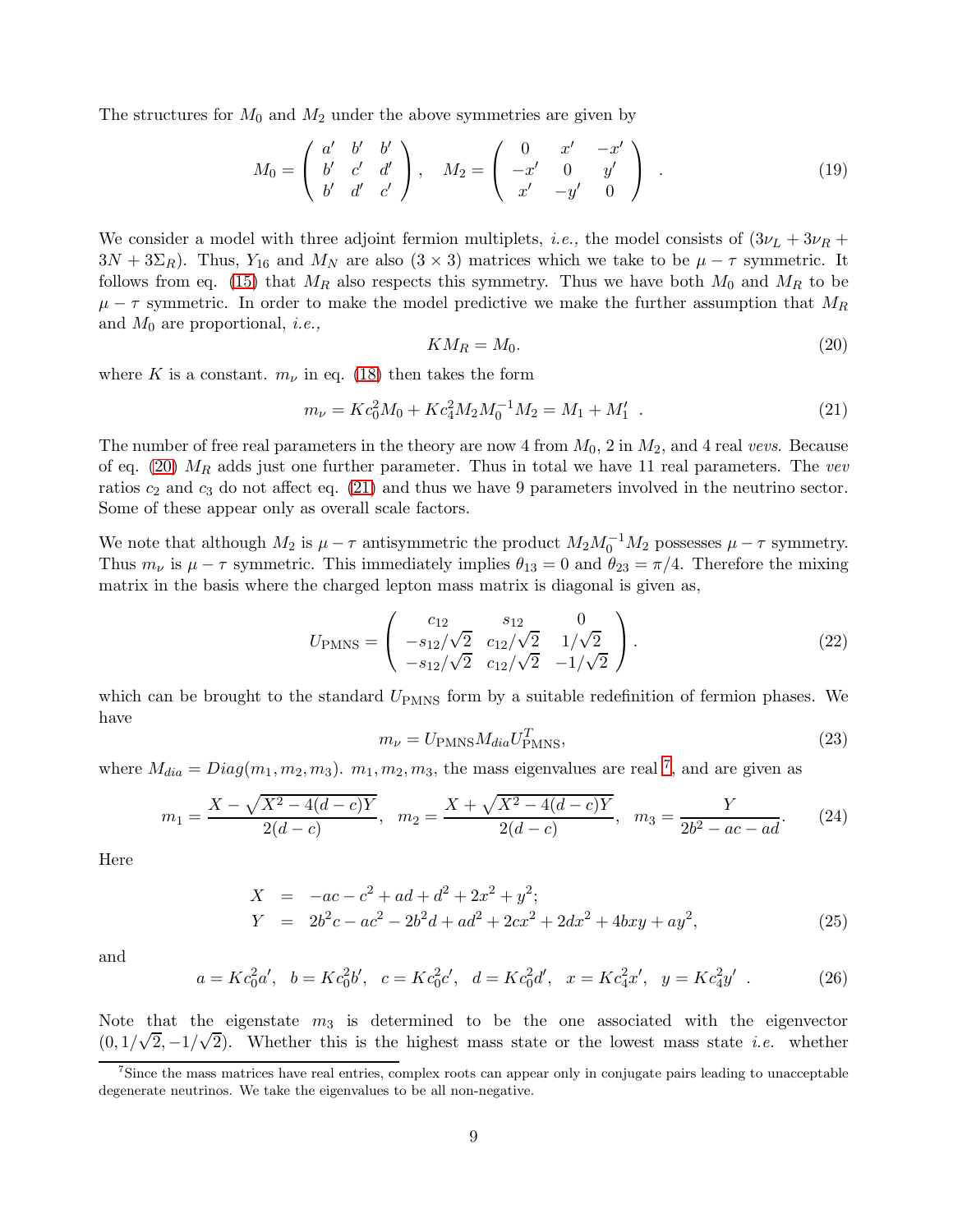the hierarchy is normal or inverted will depend on the values of the parameters. We further require  $\Delta m_{21}^2 > 0$  from the solar data. This implies that for our choice of  $m_2$  and  $m_1$ 

$$
\frac{X}{(d-c)^2} \sqrt{X^2 - 4(d-c)Y} > 0
$$
\n(27)

Using eqs.  $(22)$  and  $(23)$  we obtain,

$$
\tan \theta_{12} = \frac{1}{\sqrt{2}} \frac{(a - m_1)(c - d) - 2x^2}{b(c - d) + xy} . \tag{28}
$$

The condition for tri-bimaximal mixing implies

$$
(a - m1 - b)(c - d) = 2x2 + xy
$$
 (29)

#### **V.1**  $10_H$  dominance

In this case,  $a, b, c, d \gg x, y$ . The light neutrino mass matrix  $m_{\nu}$  is approximated as  $Kc_0^2M_0$  with  $M_0$ defined in eq. [\(19\)](#page-8-5). In this limit the mass eigenvalues are given as,

$$
m_1 = \frac{1}{2}(f_1 - R), \ m_2 = \frac{1}{2}(f_1 + R), \ m_3 = c - d \quad , \tag{30}
$$

with

$$
R = +\sqrt{8b^2 + f_2^2} \t{31}
$$

where,

$$
f_1 = a + c + d, \quad f_2 = -a + c + d \quad . \tag{32}
$$

Again,  $m_3$  is identified as the eigenvalue for the state eigenvector  $(0, 1/\sqrt{2}, -1/\sqrt{2})$ . Since the solar data has determined the ordering of the 1 and 2 mass states to Then the mass squared differences can be expressed as,

$$
\Delta m_{21}^2 = f_1 R \qquad \Delta m_{31}^2 = (f_1 R - a^2 - 4b^2 + c^2 + d^2 - 6cd)/2 \tag{33}
$$

Again, the mass ordering will depend on the values of the parameters. In general both normal and inverted hierarchy are possible. In addition, the solar neutrino data require  $\Delta m_{21}^2 > 0$  which implies  $f_1R > 0$  for the above selection of states.

The mixing angles are given as,

$$
\theta_{13}^{\nu} = 0 \ , \ \theta_{23}^{\nu} = \pi/4 \ , \ \tan \theta_{12}^{\nu} = \frac{(R - f_2)}{2\sqrt{2}b} \ . \tag{34}
$$

Tri-bimaximal mixing implies  $\theta_{13} = 0$ ,  $\theta_{23} = \pi/4$  and  $\tan^2 \theta_{12} = 1/2$ . We see that the requirements for  $\theta_{13}$  and  $\theta_{23}$  are already satisfied. If in addition we impose

$$
f_2 = b \implies R = 3b, f_1 = (2a + b), \tag{35}
$$

tri-bimaximal mixing is obtained. In this limit

$$
\Delta m_{21}^2 = 3 b (2a + b) \qquad \Delta m_{31}^2 = (c - d)^2 - (a - b)^2 \tag{36}
$$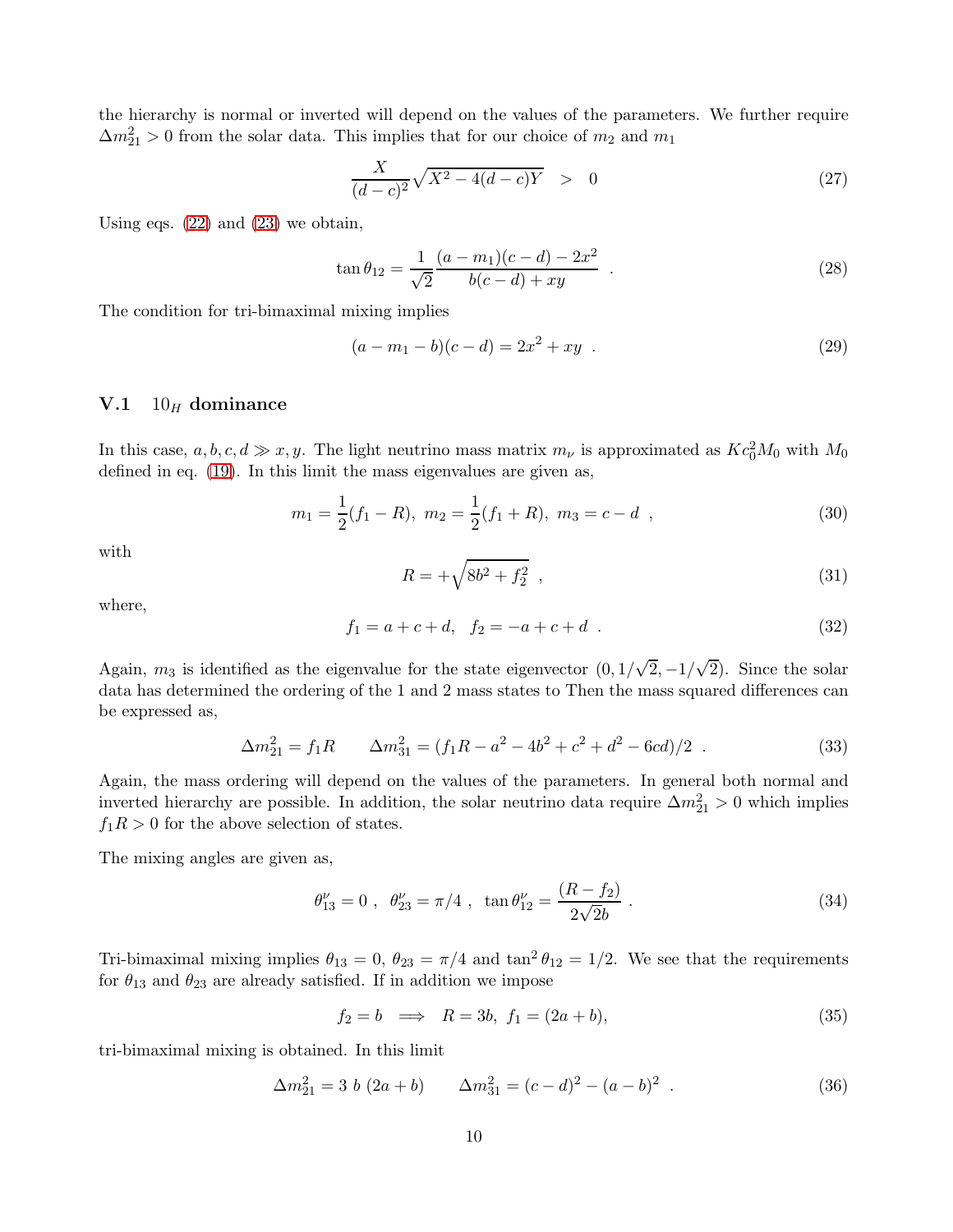#### **V.2** 120 $_H$  dominance

In this limit  $a, b, c, d \ll x, y$  and the low energy neutrino mass matrix is given as

$$
m_{\nu} = M_4 = K c_4^2 M_2 M_0^{-1} M_2 . \qquad (37)
$$

The  $U_{\rm PMNS}$  continues to be given by eq. [\(22\)](#page-8-3). The eigenvalues, in terms of the parameters defined in eq. [\(26\)](#page-8-6), are given as,

$$
m_1 = 0, \ m_2 = \frac{2x^2 + y^2}{d - c}, \ m_3 = \frac{2cx^2 + 2dx^2 + 4bxy + ay^2}{2b^2 - ac - ad} \ . \tag{38}
$$

Since the eigenvector  $(0, 1/\sqrt{2}, -1/\sqrt{2})$  belongs to the eigenvalue  $m_3$  so that the zero eigenvalue has to be associated with the eigenstate  $m_1$ . Therefore this case corresponds to the normal hierarchy. Since  $m_1 = 0$ ,  $\Delta m_{21}^2 = m_2^2$  and  $\Delta m_{31}^2 = m_3^2$ . Then, using eqs. [\(22\)](#page-8-3) and [\(23\)](#page-8-4) one obtains the 1-2 mixing angle as,

$$
\tan \theta_{12} = -\frac{\sqrt{2}x}{y} \tag{39}
$$

Thus, the mixing matrix in this case is completely determined by the parameters of  $M_2$ . The condition for obtaining exact tri-bimaximal mixing is  $y = -2x$ .

## VI Conclusions

We consider a non-SUSY  $SO(10)$  model in which the fermion masses originate from Yukawa couplings to  $10<sub>H</sub>$  and  $120<sub>H</sub>$ . In such a model the usual type-I and type-II seesaw mass terms which originate from  $126<sub>H</sub>$  are not present. Here, it is possible to generate the neutrino mass at two loops by the radiative seesaw mechanism [\[17\]](#page-12-5). But for non-SUSY  $SO(10)$  the contribution is very small.

In this paper we suggest a new possibility to generate neutrino masses in a non-SUSY  $SO(10)$  model with  $10<sub>H</sub> + 120<sub>H</sub>$  using fermions in the  $45<sub>F</sub>$  representation and an additional  $\overline{16}_H$  scalar multiplet. Constraints from gauge coupling unification requires these  $vev < \overline{16}_H >$  to be in the range ~  $10^4-10^{16}$ GeV. However from the standpoint of generation of naturally small neutrinos masses the range ∼  $10^{13} - 10^{15}$  GeV is preferred. We show that in this case one can generate small neutrino masses through the 'double seesaw' mechanism. Predictions for mixing angles require further imposition of a flavour symmetry which we chose to be the  $\mu - \tau$  symmetry for the Yukawa matrices due to  $10<sub>H</sub>$ and 16H whereas for the one originating from 120H we assume the matrix to be  $\mu - \tau$  antisymmetric. We further assume the right-handed matrix  $(M_R)$  due to the heavy fields to be proportional to the one  $(M_0)$  originating from  $10<sub>H</sub>$ . With this the light neutrino mass matrix is given by the sum of two terms which are both  $\mu - \tau$  symmetric. This automatically satisfies  $\theta_{13} = 0$  and  $\theta_{23} = \pi/4$ . We present the neutrino masses and  $\theta_{12}$  obtained from this model and determine the condition for satisfying tri-bimaximality. We also discuss the limiting values when one of the terms dominate. For the  $10<sub>H</sub>$ -dominance case both hierarchies are possible whereas if the  $120<sub>H</sub>$  dominates the hierarchy can only be normal.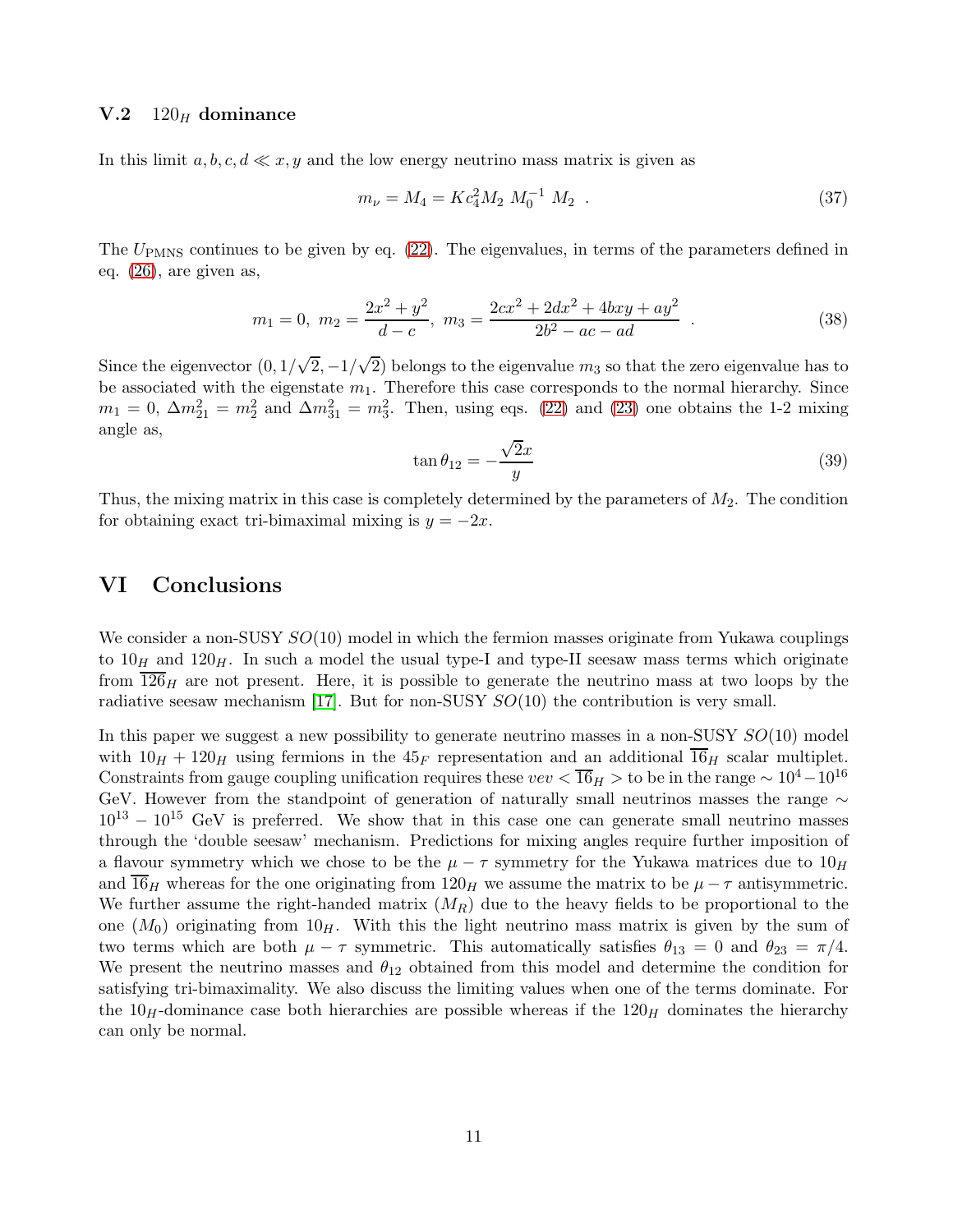## VII Acknowledgement

S.G. wishes to thank Anjan Joshipura for many useful discussions and acknowledges the hospitality at Harish-Chandra Research Institute during the course of this work. This research has been supported by funds from the XIth Plan 'Neutrino Physics' and RECAPP projects at Harsih-Chandra Research Institute. AR acknowledges partial support from a J.C. Bose Fellowship of the Department of Science and Technology.

## <span id="page-11-0"></span>References

- <span id="page-11-1"></span>[1] T. Schwetz, M. A. Tortola and J. W. F. Valle, New J. Phys. 10 (2008) 113011 [\[arXiv:0808.2016](http://arxiv.org/abs/0808.2016)  $\vert \text{hep-ph} \vert$ .
- <span id="page-11-2"></span>[2] P. F. Harrison, D. H. Perkins and W. G. Scott, Phys. Lett. B 530 (2002) 167 [\[arXiv:hep-ph/0202074\]](http://arxiv.org/abs/hep-ph/0202074).
- <span id="page-11-3"></span>[3] H. Georgi and S. L. Glashow, Phys. Rev. Lett. 32 (1974) 438.
- <span id="page-11-4"></span>[4] H. Georgi, H. R. Quinn and S. Weinberg, Phys. Rev. Lett. 33 (1974) 451.
- <span id="page-11-5"></span>[5] J. C. Pati and A. Salam, Phys. Rev. Lett. 31 (1973) 66; Phys. Rev. D 10 (1974) 275.
- [6] H. Georgi, In Coral Gables 1979 Proceeding, Theory and experiments in high energy physics, New York 1975, 329; H. Fritzsch and P. Minkowski, Annals Phys. 93 (1975) 193.
- <span id="page-11-6"></span>[7] P. Minkowski, Phys. Lett. B 67 (1977) 421; T. Yanagida, Proceedings of the Workshop on Unified Theories and Baryon Number in the Universe, Tsukuba, 1979, eds. A. Sawada, A. Sugamoto; S. Glashow, in *Cargèse 1979, Proceedings, Quarks and Leptons* NATO Adv. Study Inst. Ser.B Phys. 59 (1979) 687; M. Gell-Mann, P. Ramond and R. Slansky, Proceedings of the Supergravity Stony Brook Workshop, New York, 1979, eds. P. Van Niewenhuizen, D. Freedman et al. (North-Holland, Amsterdam, 1980); R. Mohapatra and G. Senjanović, Phys. Rev. Lett. 44 (1980) 912.
- <span id="page-11-8"></span><span id="page-11-7"></span>[8] G. Senjanović, [arXiv:hep-ph/0612312.](http://arxiv.org/abs/hep-ph/0612312)
- [9] J. A. Harvey, D. B. Reiss and P. Ramond, Nucl. Phys. B 199 (1982) 223; G. Lazarides and Q. Shafi, Nucl. Phys. B 350 (1991) 179; K. S. Babu and R. N. Mohapatra, Phys. Rev. Lett. 70 (1993) 2845 [\[arXiv:hep-ph/9209215\]](http://arxiv.org/abs/hep-ph/9209215); C. H. Albright and S. Nandi, Phys. Rev. Lett. 73 (1994) 930 [\[arXiv:hep-ph/9311227\]](http://arxiv.org/abs/hep-ph/9311227).
- <span id="page-11-9"></span>[10] M. Magg and C. Wetterich, Phys. Lett. B 94, (1980) 61; G. Lazarides, Q. Shafi and C. Wetterich, Nucl. Phys. B 181, (1981) 287.
- <span id="page-11-10"></span>[11] K. y. Oda, E. Takasugi, M. Tanaka and M. Yoshimura, Phys. Rev. D 59 (1999) 055001 [\[arXiv:hep-ph/9808241\]](http://arxiv.org/abs/hep-ph/9808241); H. S. Goh, R. N. Mohapatra and S. P. Ng, Phys. Rev. D 68 (2003) 115008 [\[arXiv:hep-ph/0308197\]](http://arxiv.org/abs/hep-ph/0308197); H. S. Goh, R. N. Mohapatra, S. Nasri and S. P. Ng, Phys. Lett. B 587 (2004) 105 [\[arXiv:hep-ph/0311330\]](http://arxiv.org/abs/hep-ph/0311330); S. Bertolini, M. Frigerio and M. Malinsky, Phys. Rev. D 70 (2004) 095002 [\[arXiv:hep-ph/0406117\]](http://arxiv.org/abs/hep-ph/0406117); T. Fukuyama, A. Ilakovac, T. Kikuchi, S. Meljanac and N. Okada, Eur. Phys. J. C 42 (2005) 191 [\[arXiv:hep-ph/0401213\]](http://arxiv.org/abs/hep-ph/0401213); B. Bajc, A. Melfo, G. Sen-janović and F. Vissani, Phys. Rev. D 70 (2004) 035007 [\[arXiv:hep-ph/0402122\]](http://arxiv.org/abs/hep-ph/0402122); C. S. Aulakh and A. Girdhar, Nucl. Phys. B 711 (2005) 275 [\[arXiv:hep-ph/0405074\]](http://arxiv.org/abs/hep-ph/0405074).